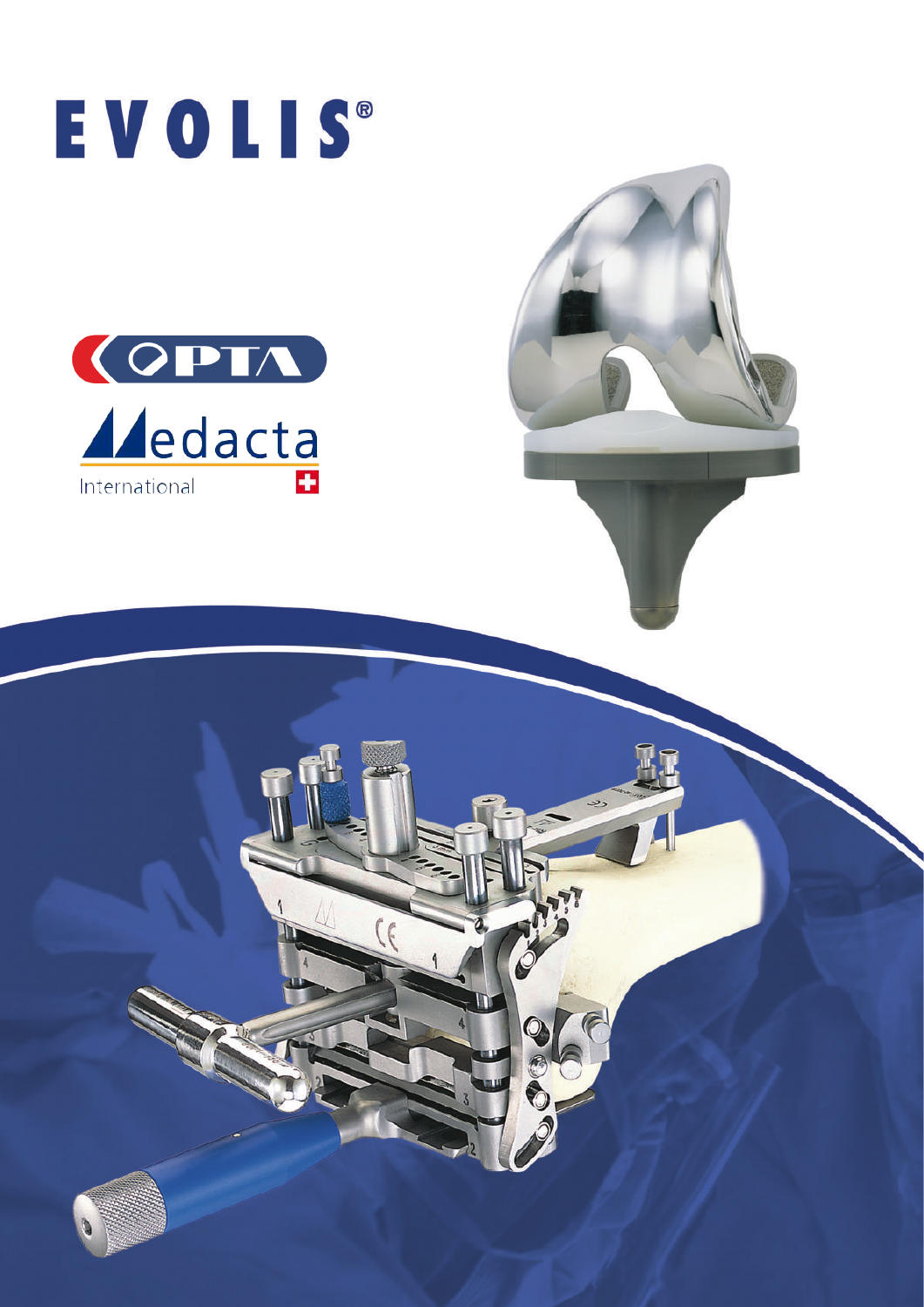

# **EVOLIS KNEE JOINT REPLACEMENT SYSTEM®**

## **CONCEPT**

The Evolis® concept is based on 3 main features:

- 1. A compact, easy and well designed ancillary which allows an accurate, fast and reproducible surgical act, offering at the same time several operative choices as well as checks during surgery.
- 2. Both design and implants' range are the result of a morphometric study aimed at the optimization of bone-implant surfaces.
- 3. The choice of common profiles allows interchangeability of the sizes without

compromising on maximal metal - polyethylene contact surfaces.

The Evolis Total Knee System has been developed in collaboration with a group of experienced orthopaedic surgeons making it possible to successfully realize throughout Europe, since 1996, thousands of knee arthroplasties.



## **MATERIALS**



- **• Cobalt Chrome alloy** (CoCrMo, ISO 5832) for femoral components.
- **Titanium alloy** (Ti6Al4V, ISO 5832)
- for tibial baseplates, tibial screws, extension stems and PS insert screw.
- **Ultra High Molecular Weight Polyethylene** (UHMWPE, ISO 5834) for patella components and inserts.
- **• Titanium plasma sprayed coating** (ASTM F 1580) for femoral component and tibial baseplate.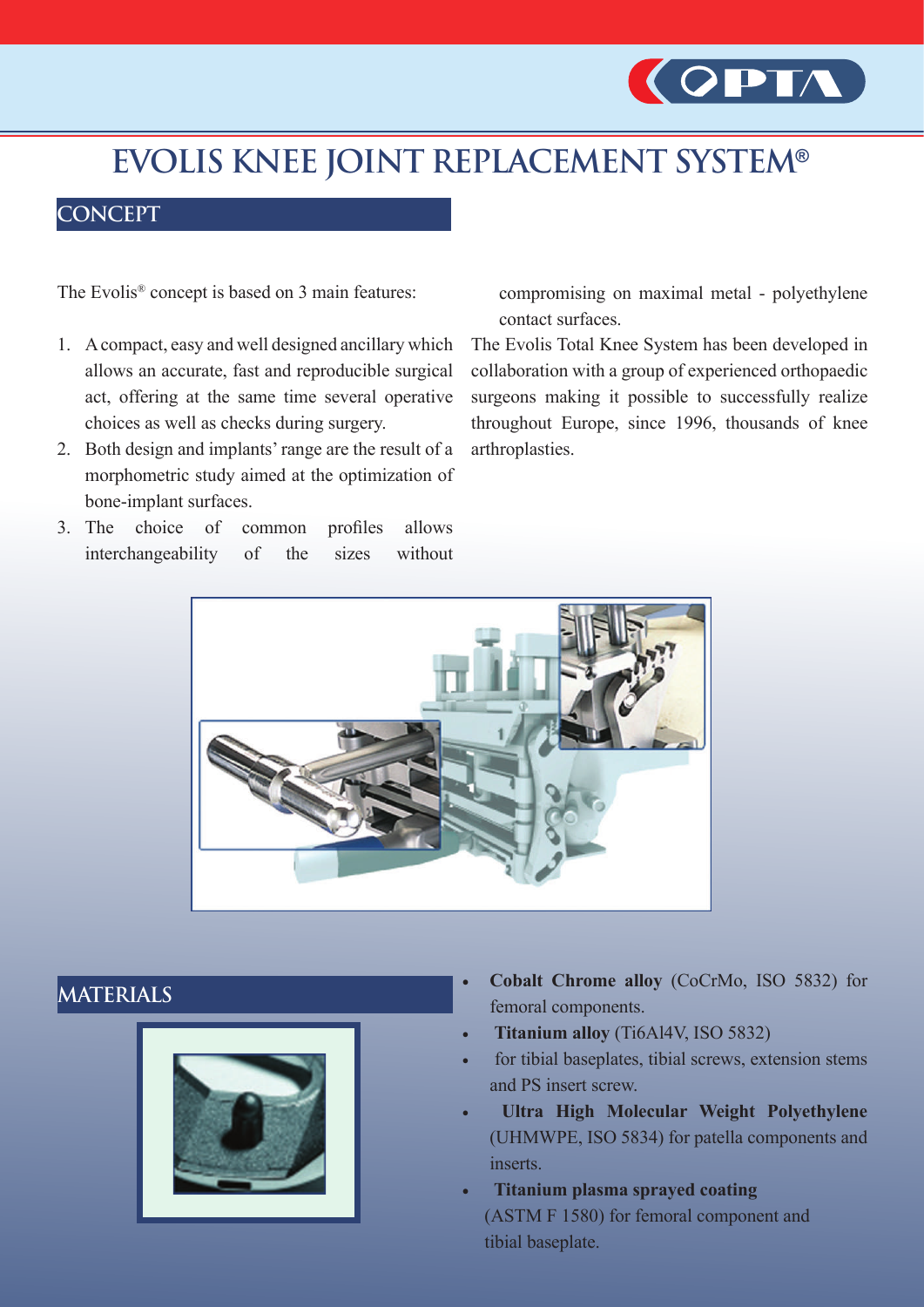

#### **Standard femoral component**

6 left sizes 6 right sizes With or without titanium plasma sprayed coating

#### **PS femoral component**

6 left sizes 6 right sizes With or without titanium plasma sprayed coating

#### **Tibial baseplate**

6 sizes With or without titanium plasma sprayed coating Tibial screws (Ø 6.5mm; 6 lengths: 20, 25, 30, 35, 40 and 45 mm)



5 thicknesses (9-19 mm)

**PS insert** 6 sizes 5 thicknesses (9-19 mm)

#### **UC insert**

6 sizes 5 thicknesses (9-19 mm)

#### **Inset patella**

3 sizes (Ø 20, 24, 28 mm) Fixation with a central peg

#### **Resurfacing patella**

4 sizes (Ø 30, 33, 36, 39 mm) Fixation with three equally distant pegs











**RANGE**